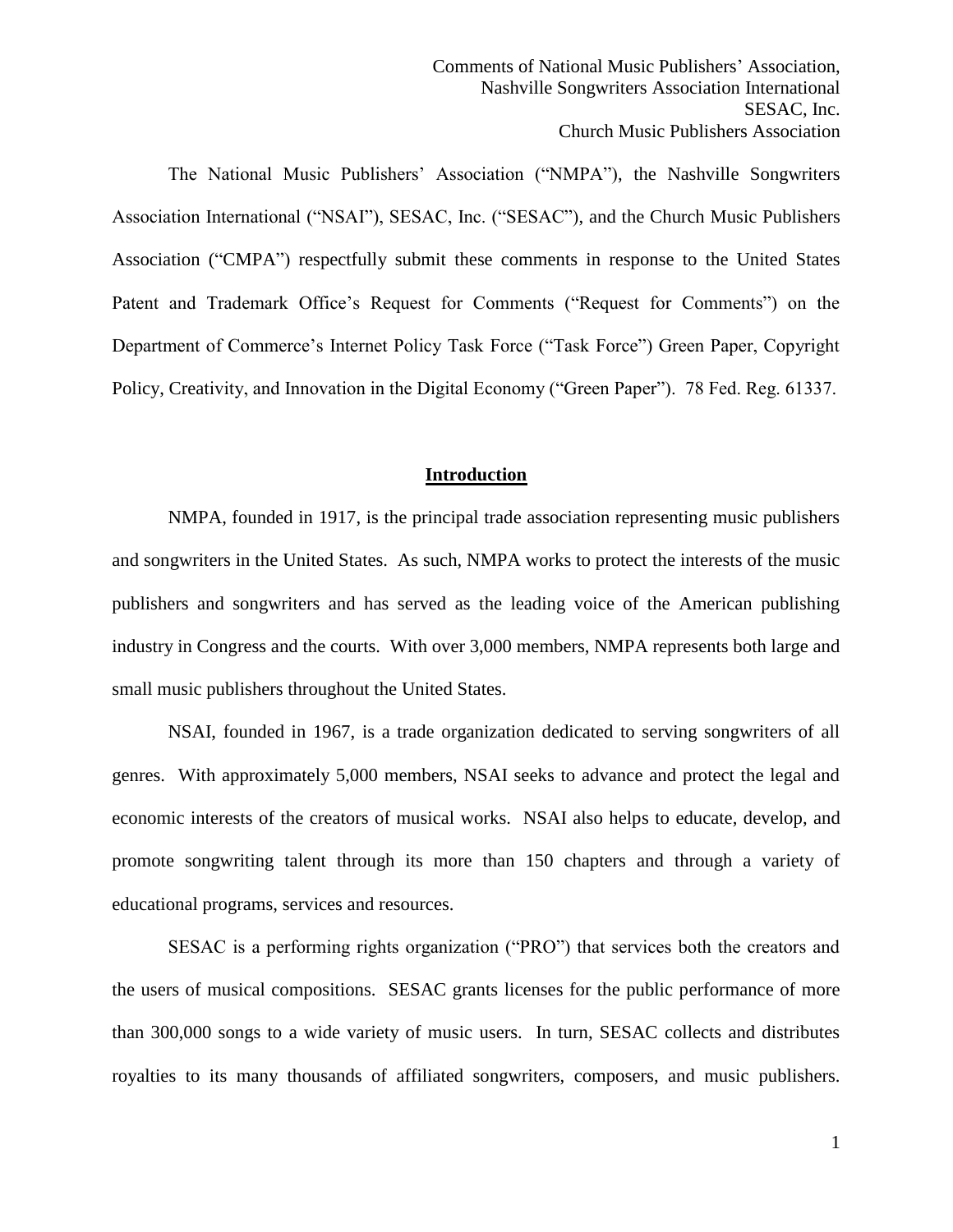SESAC is one of three domestic PROs recognized under the Copyright Act. Established in 1930, SESAC is the second oldest and the fastest growing PRO in the United States.

Founded in 1926, CMPA is an organization of Christian and religious music publishers representing songwriters of that musical genre. Included among the 62 member companies are non-denominational independent publishers, as well as representatives from every major denominational publishing house, including the United Methodist Church, Southern Baptists, Roman Catholic Church, Nazarene Church, Seventh Day Adventists, Church of God, the Lutheran Church Missouri Synod and the Evangelical Lutheran Church of America. The wide range of sacred, gospel and contemporary Christian music products created by CMPA companies include hymnals and praise songs, plus choral, instrumental, handbell, keyboard and children's music. The CMPA members share a strong spiritual dimension and work together to support and promote worldwide copyright protection and education.

As interested stakeholders, NMPA, NSAI, SESAC, and CMPA appreciate the opportunity to participate in the comment process. NMPA, NSAI, SESAC, and CMPA believe that the Green Paper represents an important step in the Department of Commerce's examination into the state of copyright today and look forward to working with the Department of Commerce as it continues to revise and add to this study. In many ways, the Green Paper discusses a broad range of topics that impact music publishers and songwriters more than nearly any other stakeholder. As such, we hope to offer a unique perspective and a helping hand as the Task Force develops final policy recommendations regarding copyright law.

We start by providing comments on the issues identified in the Request for Comments. We then follow with brief comments on other important issues raised in the Green Paper. Last,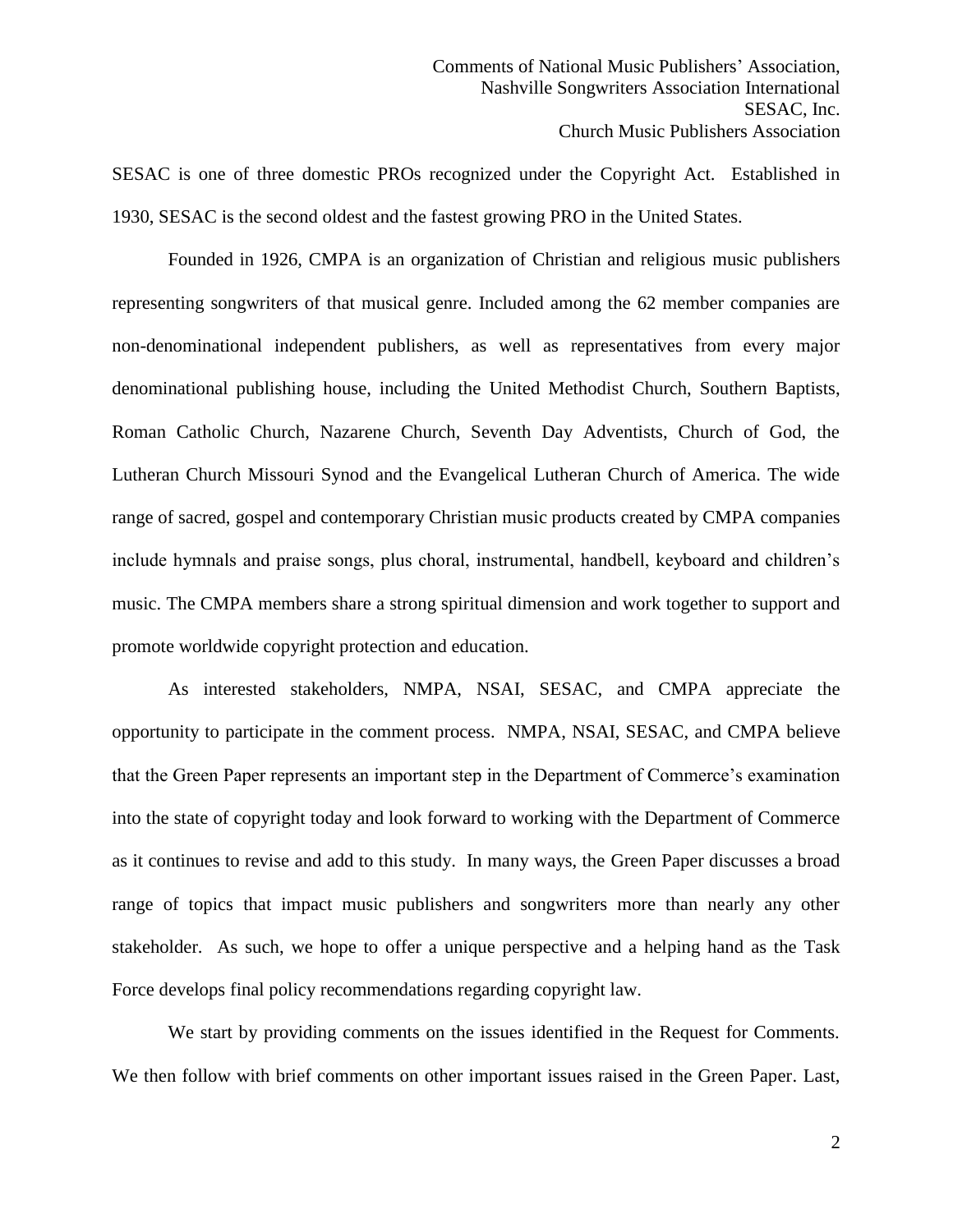we conclude with a general concern that the Green Paper reflects an unstated and unexamined assumption: that copyright policy is and should be driven almost exclusively by economic concerns rather than reflecting concerns about the constitutional property right of the authors or, perhaps, even an inherent human right or moral right of the author.

# **Music Publishing Perspective on Issues Identified in the Request for Comments**

#### **Legal Framework for Remixes**

The Green Paper defines remixes as "works created through changing and combining existing works to produce something new and creative" and discusses the growing trend of "user-generated content" on platforms like YouTube.<sup>1</sup> This is a broad and somewhat imprecise definition that is particularly confusing when applied to music where a "remix" is generally considered a version of an original sound recording (embodying a musical composition) made by rearranging or adding to the original, such as a dance remix of a popular rock recording. The legal nature of such remixes is that of the creation of a "derivative work." In other words, "a work based upon one or more preexisting works, such as a translation, musical arrangement, dramatization, fictionalization, motion picture version, sound recording, art reproduction, abridgment, condensation, or any other form in which a work may be recast, transformed, or adapted." 17 U.S.C. §101.

NMPA, NSAI, SESAC, and CMPA take the position that the authors of all "derivative works" – including mash-ups, remixes, and those works incorporating digital samples – must

<sup>&</sup>lt;sup>1</sup> Green Paper at 38, citing "Kembrew McCloed & Peter Dicola, Creative License: The Law and Culture of Digital Sampling (2011).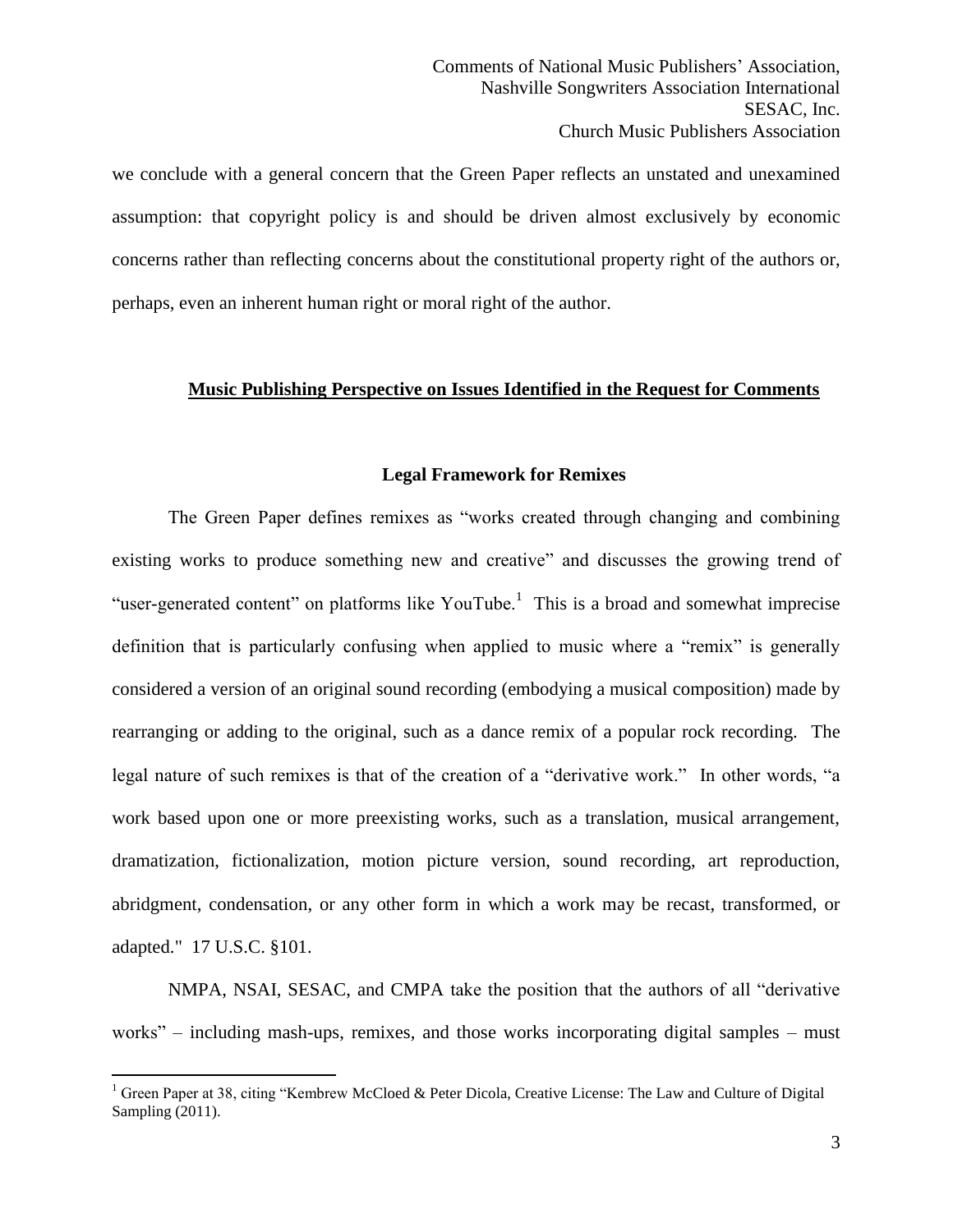always license the pre-existing material (both sound recordings and underlying musical compositions) because there is a viable commercial marketplace in existence for the licensing of these works, and there is no compelling reason to grant an exception – whether as an expanded category of fair use or as part of a new compulsory licensing system – to the user of these preexisting works. Any changes to the law that would allow users to make derivative works from musical compositions without a license would have a significant impact on songwriters and music publishers because songwriters and music publishers make the vast majority of their living from licensing derivative works, not from the sale of copies of the original, underlying composition. Indeed, the music publishing business today generates significantly more revenue from the licensing of CDs, digital downloads, interactive streams, non-interactive streams, synchronized audio-visual uses and public performances of musical compositions than from the sale of the sheet music and tablature itself. Songwriters and those who invest in their work have a longstanding expectation that derivative works can be monetized, and no compelling reason to redistribute income from the original songwriters and publishers to secondary users exists.

Of course, a derivative work, such as a parody, that is a "fair use" under Section 107 of the Copyright Act is not an infringement. However, our members' experience suggests the vast majority of unauthorized "remixes" are not entitled to such protection. These "remixes" simply use pre-existing works without the authorization of the author or owner. This doctrine should not be expanded to allow for further stripping away of the rights and livelihoods of creators. The Copyright Act should only permit unlicensed uses in the rarest of circumstances in which use of the original work is necessary to communicate a message, e.g. for parodies. Otherwise, the law should encourage independent creation or require licensing.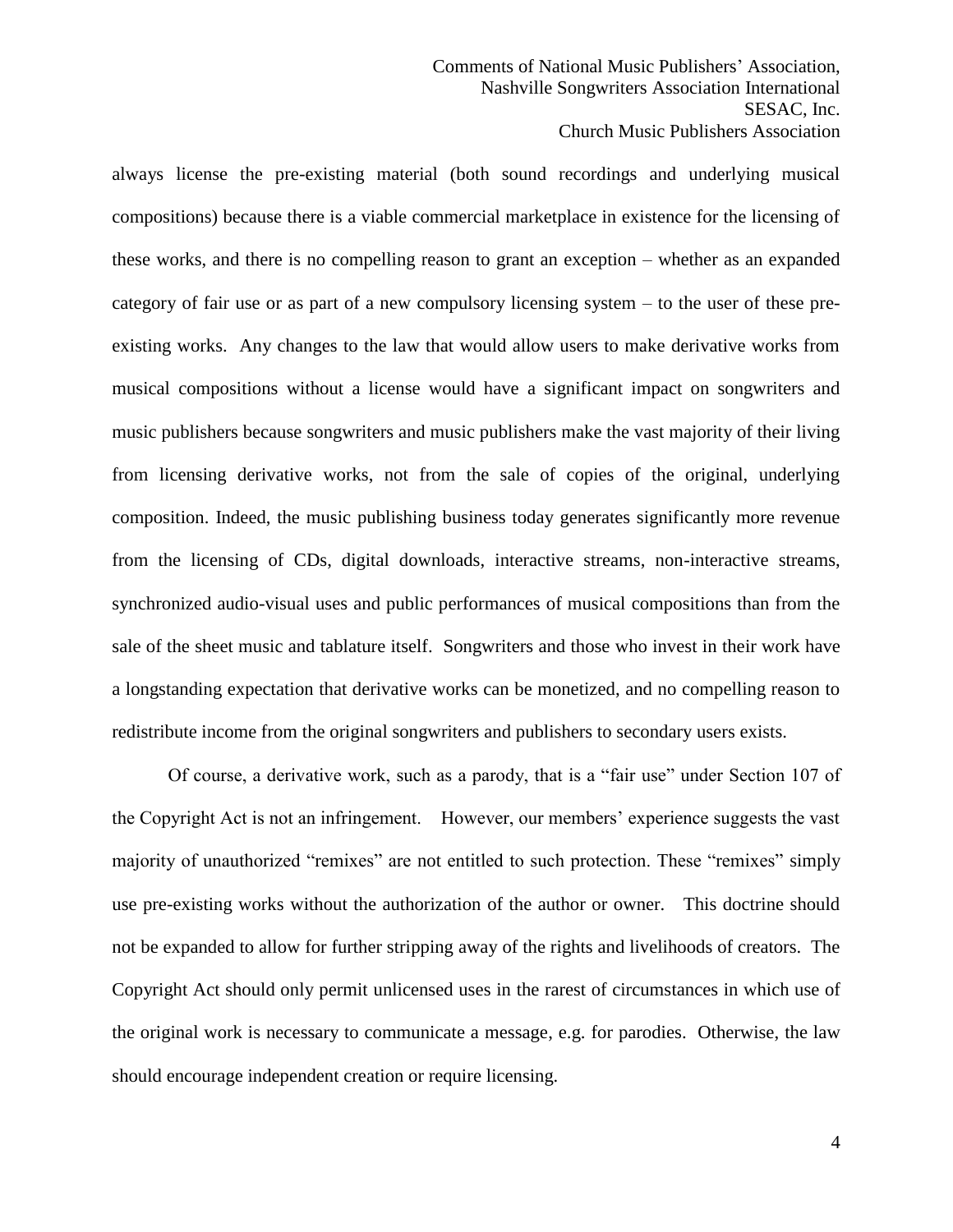In addition, for secondary users who believe their "remix" use of a copyright work is not sufficiently consequential to warrant liability, an argument heard frequently in the context of mash-ups, copyright law provides an appropriate limitation on liability. Only a secondary use that is either quantitatively substantial or qualitatively substantial to the original copyright work will support liability for infringement. Although it is relatively easy to understand why taking a substantial quantity of a copyrighted work should lead to liability for infringement, the qualitative component of the substantial similarity test is of particular importance to music. The taking of the "hook" of a song, even if just a few seconds of music, is akin to ripping out the "heart" of the work. A "remix" that uses the hook of a song, therefore, is trading on its most recognizable and commercially valuable element.

NMPA, NSAI, SESAC, and CMPA believe that the vibrant marketplace for remixes, whether for more traditional artist derived remixes and works incorporating digital samples, or the newer forms of "mash-ups" and user-generated content, is not in need of fixing or reform. The original marketplace for remixes developed decades ago as a response to digital sampling in the hip-hop industry and has allowed for efficient and reasonable licensing of digital samples. A number of companies have been created solely for the purpose of facilitating the licensing of digital samples, and the marketplace works.

Although user-generated content seems like a new and unaddressed market, it is simply a broadening of the synchronization market in which songwriters and music publishers have been active for decades. Moreover, the marketplace works. Recently, over 3,000 music publishers entered into an unprecedented agreement with YouTube, which allows the use of publisher compositions in user-generated content on YouTube, in exchange for ongoing licensing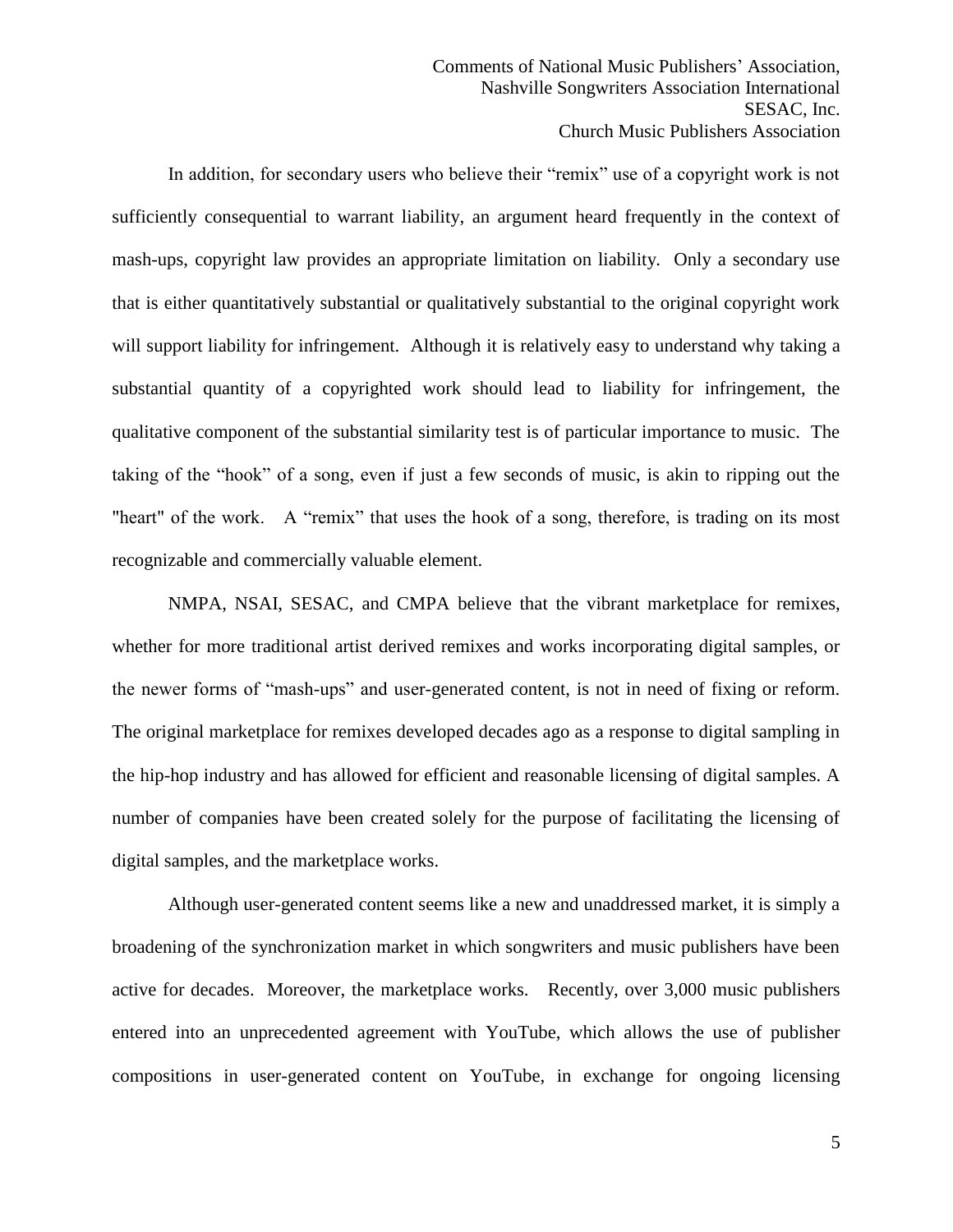payments.<sup>2</sup> Marketplace agreements like this allow for a sustainable arrangement that ensures creators receive fair compensation for these uses while permitting users to produce new creative works. In this context, there is no need for a government "fix" for user-generated content – existing copyright law and the marketplace created the "fix."

In light of the functioning markets that exist for remix uses, the implementation of any statutory licensing scheme for these types of uses would impinge upon the rights of the original creators. A compulsory license necessarily means that songwriters and music publishers would be barred from receiving fair market value for their songs, as they currently do in this instance, and limit both the returns and investments in music. Such a system must not be considered as an alternative to the free-market licensing structure that is already in place.

 As a final point, copyright law is not solely about the commerce it generates. It encourages imagination, creativity and diversity of expression by providing creators with the opportunity to support themselves. The distinctive and personal nature of the work that is a songwriter's livelihood is often on those who argue that copyright law is a threat to innovation and the internet. Requiring secondary users and distributors of copyrighted works to seek a license and pay for their use no more hinders innovation than the requirements that an internet start-up pay for electricity, office space and computers. Songwriters and artists will only create works of quality if they have faith that the market, based on a solid legal foundation, will support their work. Perhaps more discouraging, however, would be society's demonstration that it values imagination, creativity and individual expression so little that it is willing to restrict authors' ability to protect works that are often the most intimate reflections of themselves. It is

<sup>2</sup>Ben Sisario, YouTube and Music Publishers Reach Ad Accord. N.Y. Times (August 17, 2011), *available at*[http://mediadecoder.blogs.nytimes.com/2011/08/17/youtube-and-music-publishers-reach-ad-accord/?\\_r=0.](http://mediadecoder.blogs.nytimes.com/2011/08/17/youtube-and-music-publishers-reach-ad-accord/?_r=0)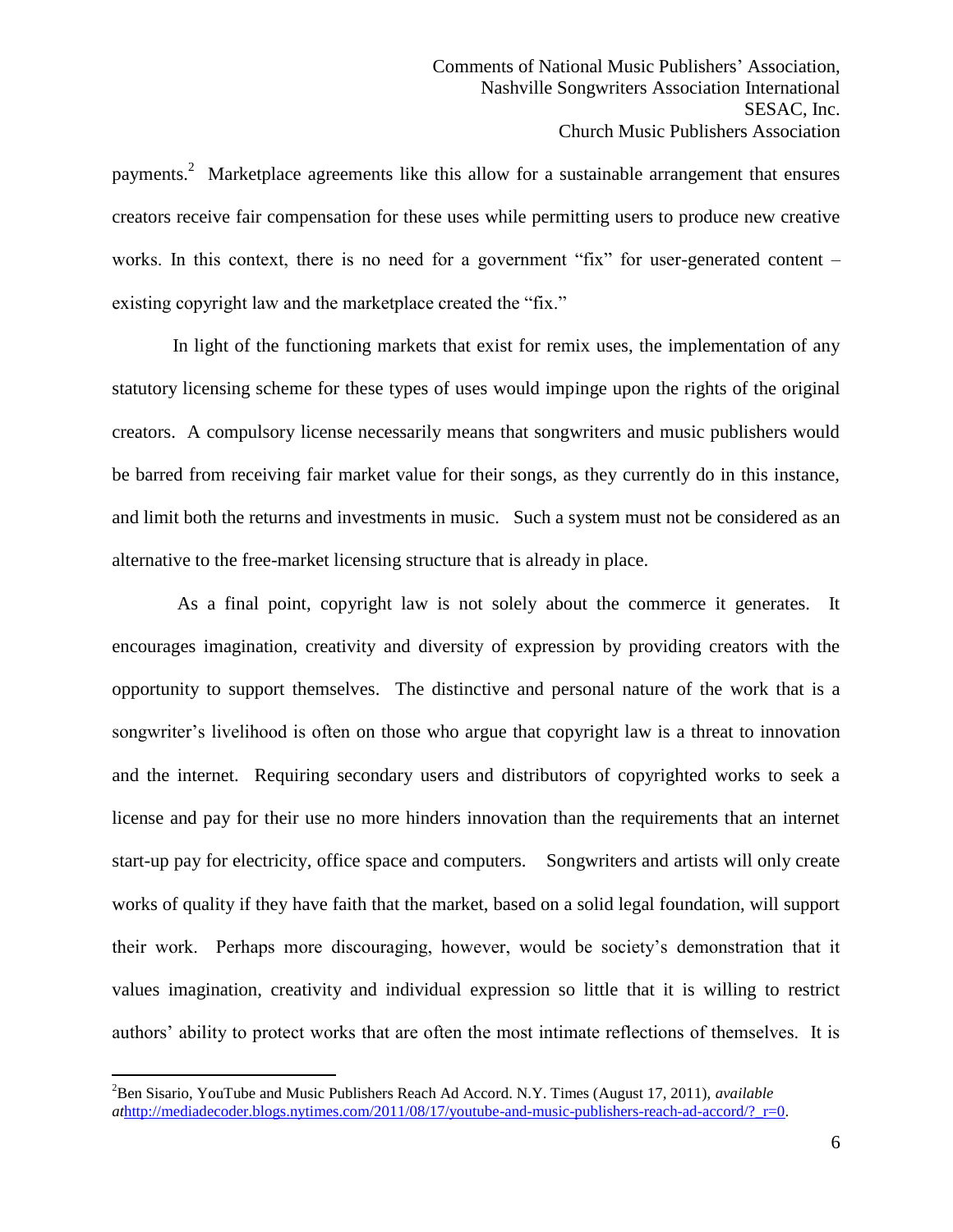bad and misleading public policy to enact laws diminishing the property interests of songwriters and artists in the name of removing barriers to innovation.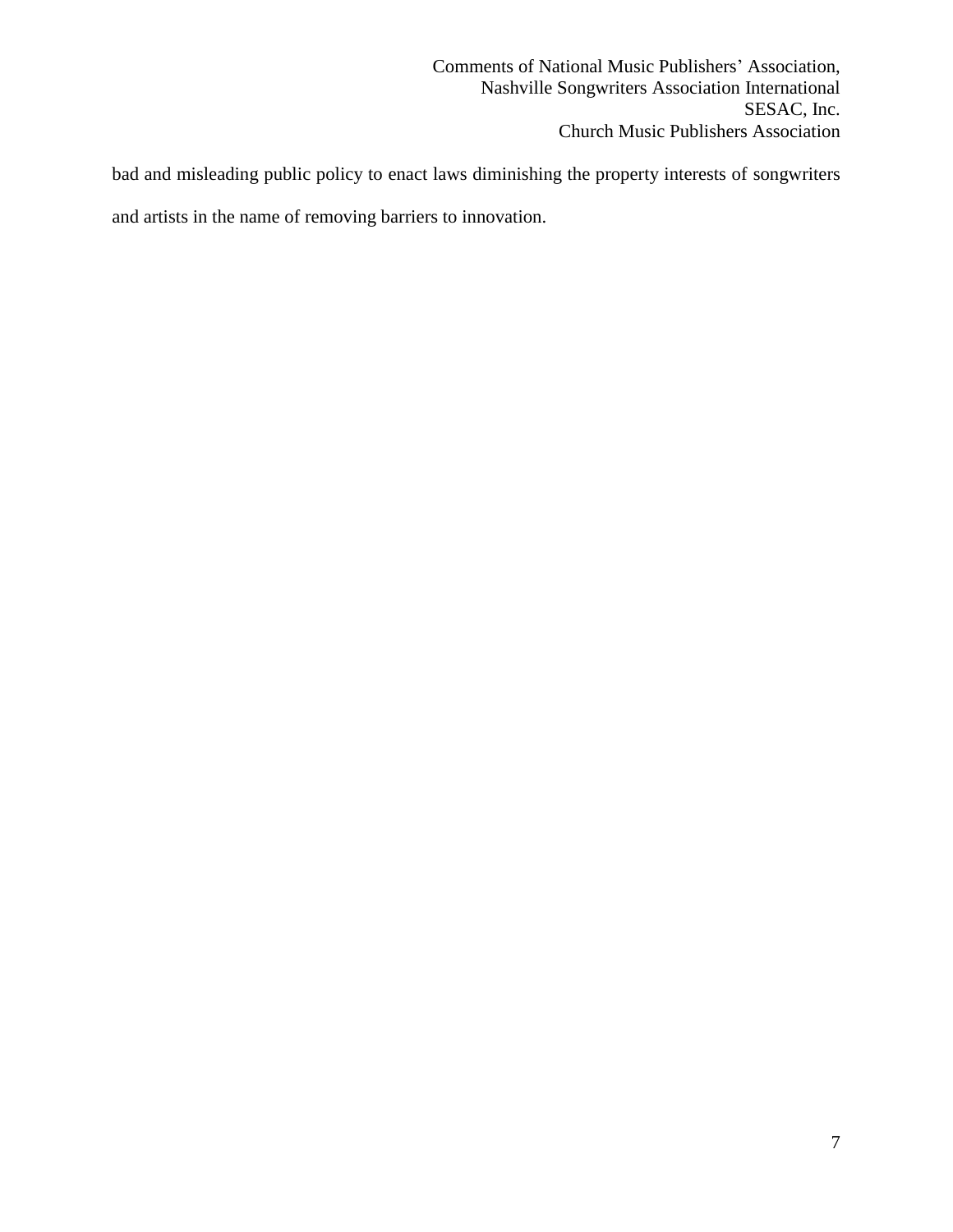# **First Sale in the Digital Environment**

As referenced in the Green Paper, the Copyright Office has recommended that the first sale doctrine not be extended to digital transmissions where copies are necessarily created. This recommendation was made based on the understanding that such an extension would implicate the reproduction right and after extensive consideration of how such an extension would negatively affect the development of a legitimate digital marketplace and encourage piracy.<sup>3</sup> The Copyright Office has thoroughly considered this issue, and NMPA, NSAI, SESAC, and CMPA are unaware of any significant digital marketplace developments that would necessitate a reexamination.

Indeed, the development of licensed digital music services, such as Spotify, that allow consumers to share entire playlists for free indicates that the "traditional benefits of users sharing works with friends and family<sup>34</sup> is being addressed by the marketplace. Similarly, businesses have developed to provide libraries with the ability to stream music to their users with prices adjusted to reflect different library budgets. For example, Library Ideas offers Freegal Music<sup>5</sup> and Midwest Tapes is testing its Hoopla music service. 6 Considering how often technology companies suggest copyright owners are to blame for piracy because of their "outdated business models," it is somewhat ironic that proponents of a digital first sale exception seek to impose a 100-year-old legal doctrine and related distribution model on the Internet. The Copyright Office

<sup>3</sup>Green Paper at 35-36 (citing U.S. Copyright Office, A Report of the Register of Copyrights Pursuant to § 104 of the Digital Millennium Copyright Act, 78-79 (2001), *available at* http://www.copyright.gov/reportsstudies/dmca/sec-104-report-vol-1.pdf).

<sup>4</sup> Request for Comments at 8.

<sup>&</sup>lt;sup>5</sup> <http://www.libraryideas.com/freegal.html>

<sup>&</sup>lt;sup>6</sup> [http://www.thedigitalshift.com/2013/03/media/midwest-tape-launches-hoopla-pilot-for-pay-per-circ-streaming](http://www.thedigitalshift.com/2013/03/media/midwest-tape-launches-hoopla-pilot-for-pay-per-circ-streaming-media/)[media/\)](http://www.thedigitalshift.com/2013/03/media/midwest-tape-launches-hoopla-pilot-for-pay-per-circ-streaming-media/)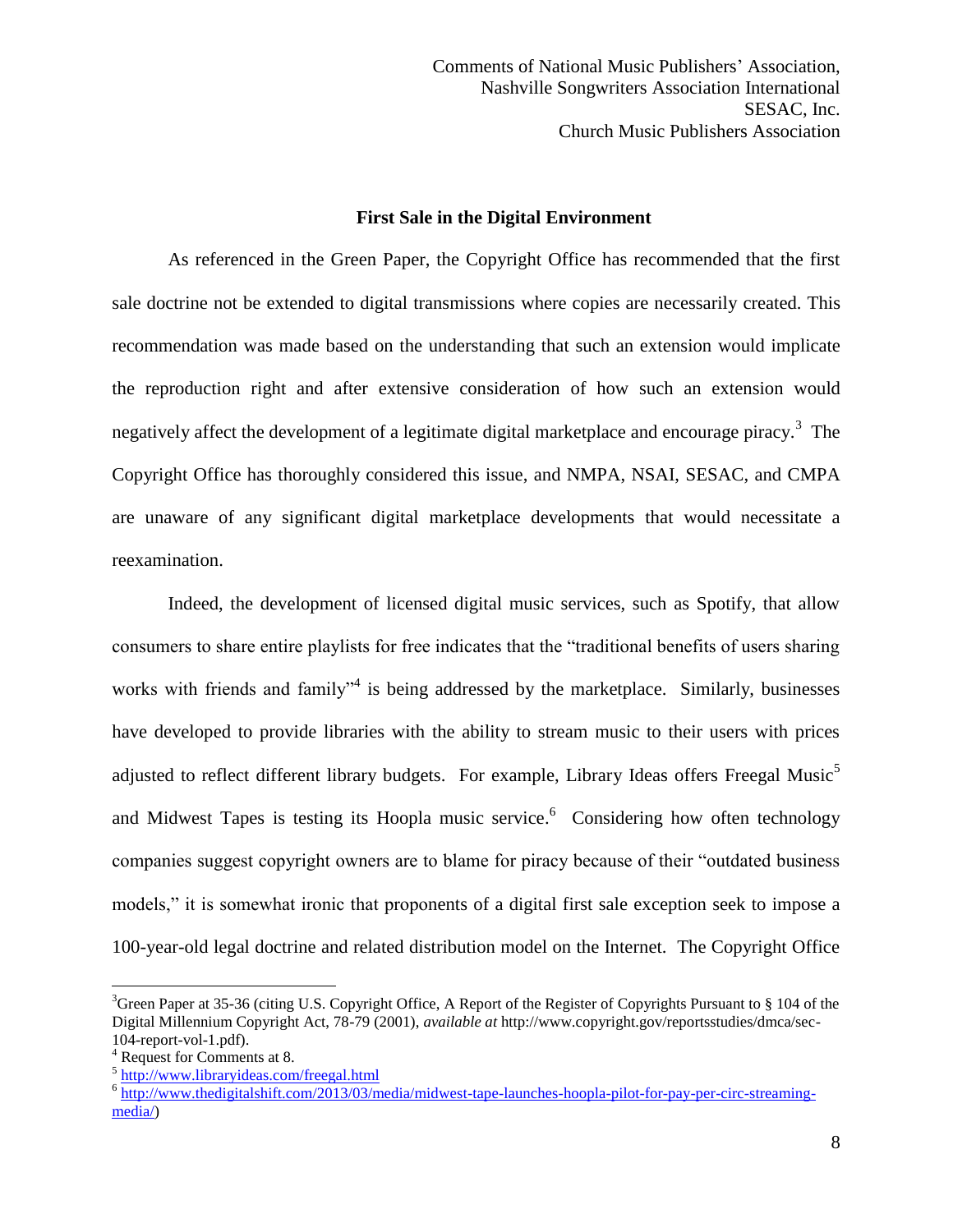was prescient in 2001: "[d]igital communications technology enables authors and publishers to develop new business models, with a more flexible array of products that can be tailored and priced to meet the needs of different consumers. We are concerned that these proposals for a digital first sale doctrine endeavor to fit the exploitation of works online into a distribution model - the sale of copies - that was developed within the confines of pre-digital technology. If the sale model is to continue as the dominant method of distribution, it should be the choice of the market, not due to legislative fiat."<sup>7</sup>

In addition, the concerns underlying the Copyright Office's 2001 recommendation against a digital first sale exception still apply in the music industry. Digital copies are perfect replicas of the original that can be distributed around the world for almost nothing. On the other hand, physical copies degrade over time and are more costly to distribute outside a limited geographic area. Digital transmissions, therefore, are perfect substitutes for the original, can travel around the world and never need to be replaced. The absence of similar limitations in the digital world would adversely affect the market for the original to a much greater degree than the resale of physical copies. Moreover, a person's claim to have transmitted only a single copy and not retained a back up is extremely difficult to prove or disprove, making piracy undetectable. As a result, a digital first sale exception would allow users to create perfect replicas of the original work and distribute these replicas to others without the creator receiving any compensation, while obscuring piracy and stifling the thriving online music marketplace on which many stakeholders have worked tirelessly.

<sup>&</sup>lt;sup>7</sup> United States Copyright Office, A Report of the Register of Copyrights Pursuant to  $§104$  of the Digital Millennium Copyright Act, Executive Summary (2001).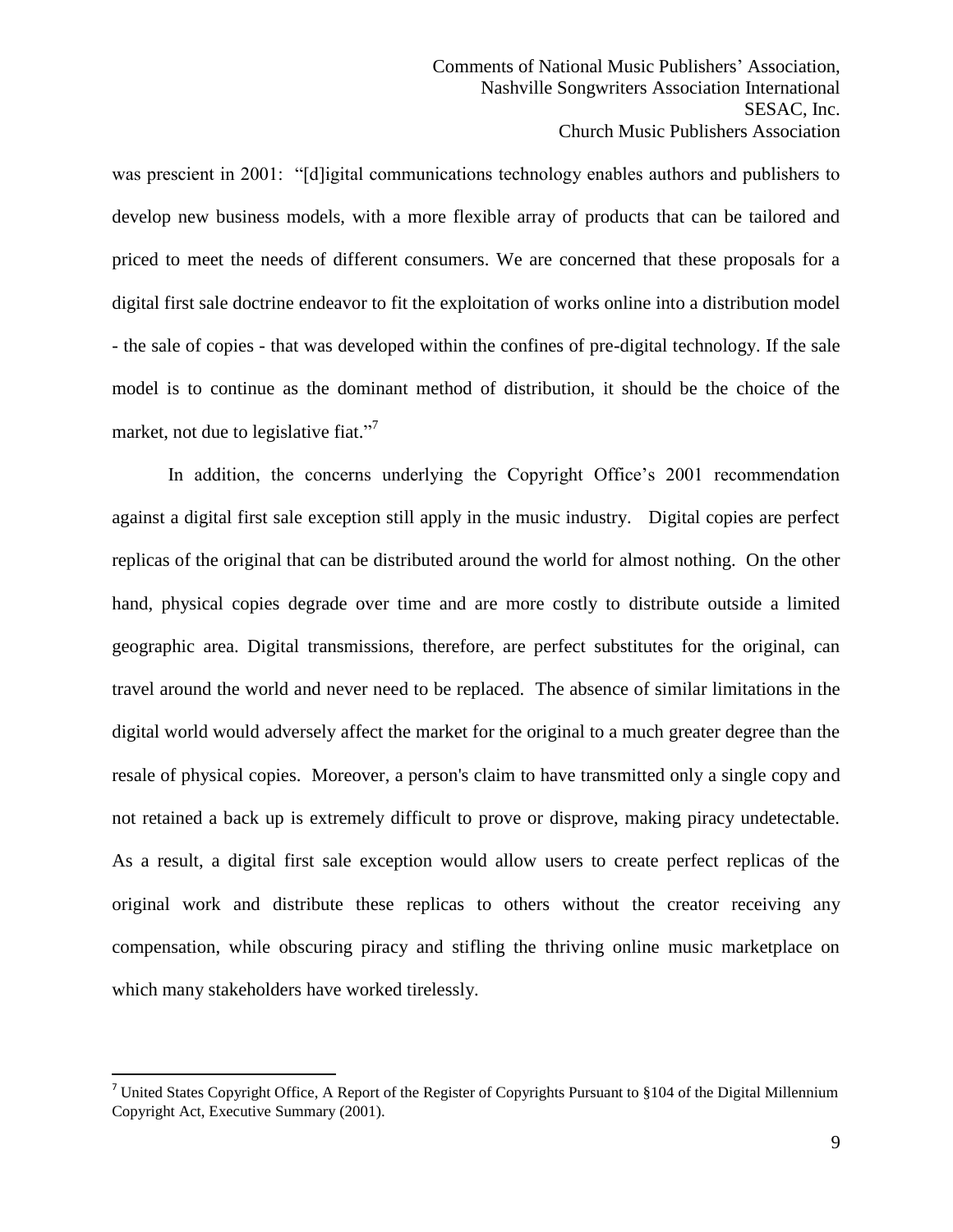To the extent proponents of a digital first sale exception are attempting to "correct" for some perceived loss in comparative value between recordings distributed in a physical medium and those distributed digitally, they have to be operating from an assumption that the market has not properly accounted for the inability to "share" or "resell." NMPA, NSAI, SESAC, and CMPA are unaware of any support for this assumption. The ability to buy a download for 99 cents on average, the ability to subscribe to a portable music service for \$10 per month, the ability to stream music over computers and portable devices for free, and the availability of music services designed specifically for public libraries suggests the opposite; the market is clearly providing a range of products and services at a reasonable cost that allow wide access to and the sharing of music.

Finally, NMPA, NSAI, SESAC, and CMPA also believe the Supreme Court's decision in Kirtsaeng v. John Wiley & Sons, Inc., 133 S.Ct. 1351 (2013), was wrongly decided and could potentially have negative impacts on music publishers. The most obvious impact under Kirstaeng, is that copies of recordings created and made available abroad at lower prices due to local market conditions could then be distributed in the United States at significantly lower prices than copies of works created in the United States, preventing right holders from effectively offering their works at different prices in different markets. Under such circumstances, the availability and influence of U.S. works abroad could diminish as U.S. publishers are driven to increase royalty rates outside the U.S.

In addition, songwriters often sell the right to exploit their compositions in the U.S. to one publisher and the right to exploit the same compositions outside the U.S. to another publisher. Phonorecords made outside the U.S. under the authority of an ex-U.S. publisher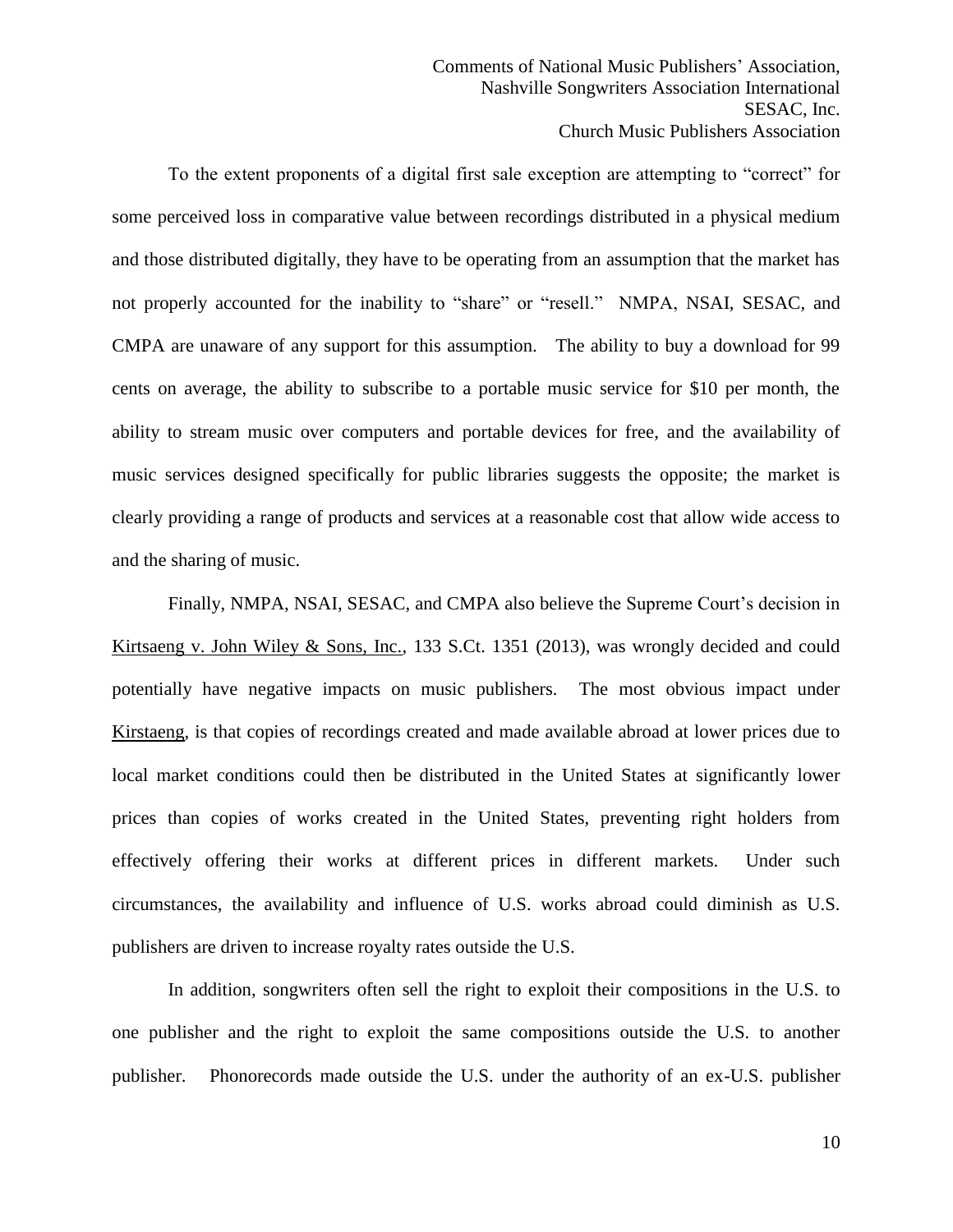would not seem to qualify as lawfully made under The Unites States Copyright Act. If the Kirtsaeng decision were interpreted to apply in such circumstances, however, it could result in the diversion of income from U.S. publishers to ex-U.S. publishers. In such a case, the importation of recordings made outside the U.S. and authorized by the ex-U.S. publisher would result in a direct reduction in income to the U.S. publisher and income for U.S. sales being paid to the ex-U.S. publisher. Congress could not have intended such a result.

We also believe there is a practical problem in addressing importation under Kirtsaeng that could result in increased piracy. Kirtsaeng requires that recordings purchased outside the U.S. have been lawfully made, meaning the manufacturer must have obtained proper license authority. However, determining whether an imported recording was properly licensed is extremely difficult. In many cases, perhaps most, the licensed manufacturer will not be the importer. A legitimate importer will have simply purchased records from a wholesaler or maybe a record label directly, but the U.S. publisher will have no way of connecting the importer to the license. Pirates and legitimate importers will look the same. Requiring an import license under Section 602 makes the distinction clear. Under the Kirtsaeng decision, parties not privy to the licensing transaction, the U.S. publisher and the importer, will have to obtain and verify proof of licensing without being in control of the licenses. To make matters more confusing, such licenses are often administered by third-party societies outside the U.S. Again, such an inefficient practice could not have been intended by Congress.

#### **Statutory Damages**

NMPA, NSAI, SESAC, and CMPA agree with the Task Force that the availability of statutory damages has become increasingly important in the online environment. Particularly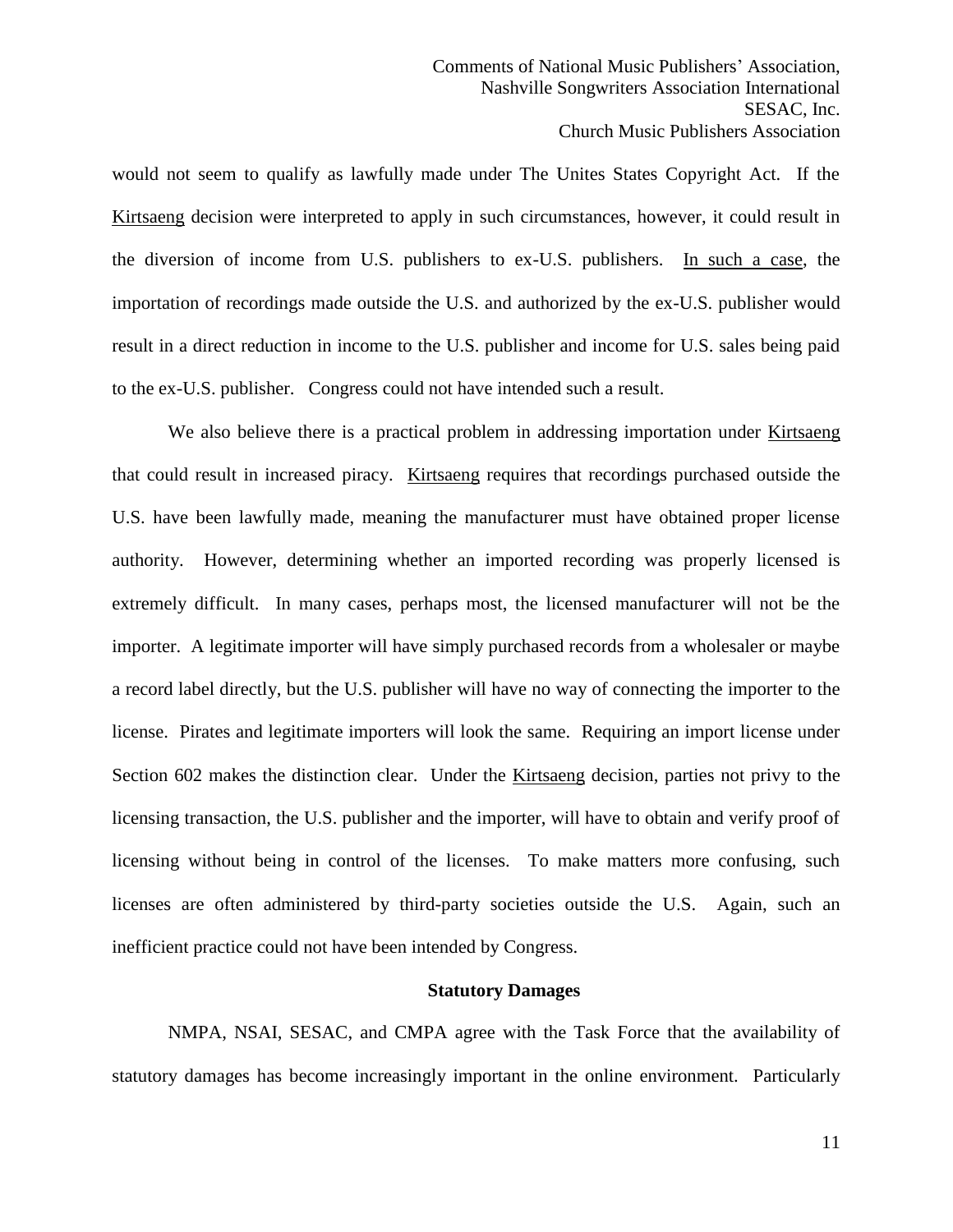with respect to secondary liability, the availability of statutory damages is imperative to sufficiently deter online services providers from creating platforms that encourage or even induce copyright-infringing activity. Further, as illustrated by the Digital Theft Deterrence and Copyright Damages Improvement Act of 1999, statutory damages are necessary in the Internet era to deter the direct infringement by individual file sharers.<sup>8</sup> The legislative history of this Act provides the reasoning for the most recent essential increases in statutory damages, declaring

[m]any infringers do not consider the current copyright infringement penalties a real threat and continue infringing, even after a copyright owner puts them on notice that their actions constitute infringement and that they should stop the activity or face legal action. In light of this disturbing trend, it is manifest that Congress respond appropriately with updated penalties to dissuade such conduct. [ . . . ] Courts and juries must be able to render awards that deter others from infringing intellectual property rights. It is important that the cost of infringement substantially exceed the costs of compliance, so that persons who use or distribute intellectual property have a strong incentive to abide by the copyright laws. $9^9$ 

It is the position of NMPA, NSAI, SESAC, and CMPA that the most recent increase in statutory damages reflects Congress' well-reasoned response to the threat of online piracy and does not require a re-examination at this time.

# **Government Role in Improving the Online Licensing Environment**

The Request for Comments cites the "need for more comprehensive and reliable ownership data, interoperable standards enabling communication among databases, and more streamlined licensing mechanisms" and inquires into whether there is a potential role for

 $\overline{a}$ <sup>8</sup>Digital Theft Deterrence and Copyright Damages Improvement Act of 1999, Pub. L. No. 106-160, 113 Stat. 1774 (1999).

 $^{9}$ H. REP.NO. 106-216, at 3, 6 (1999).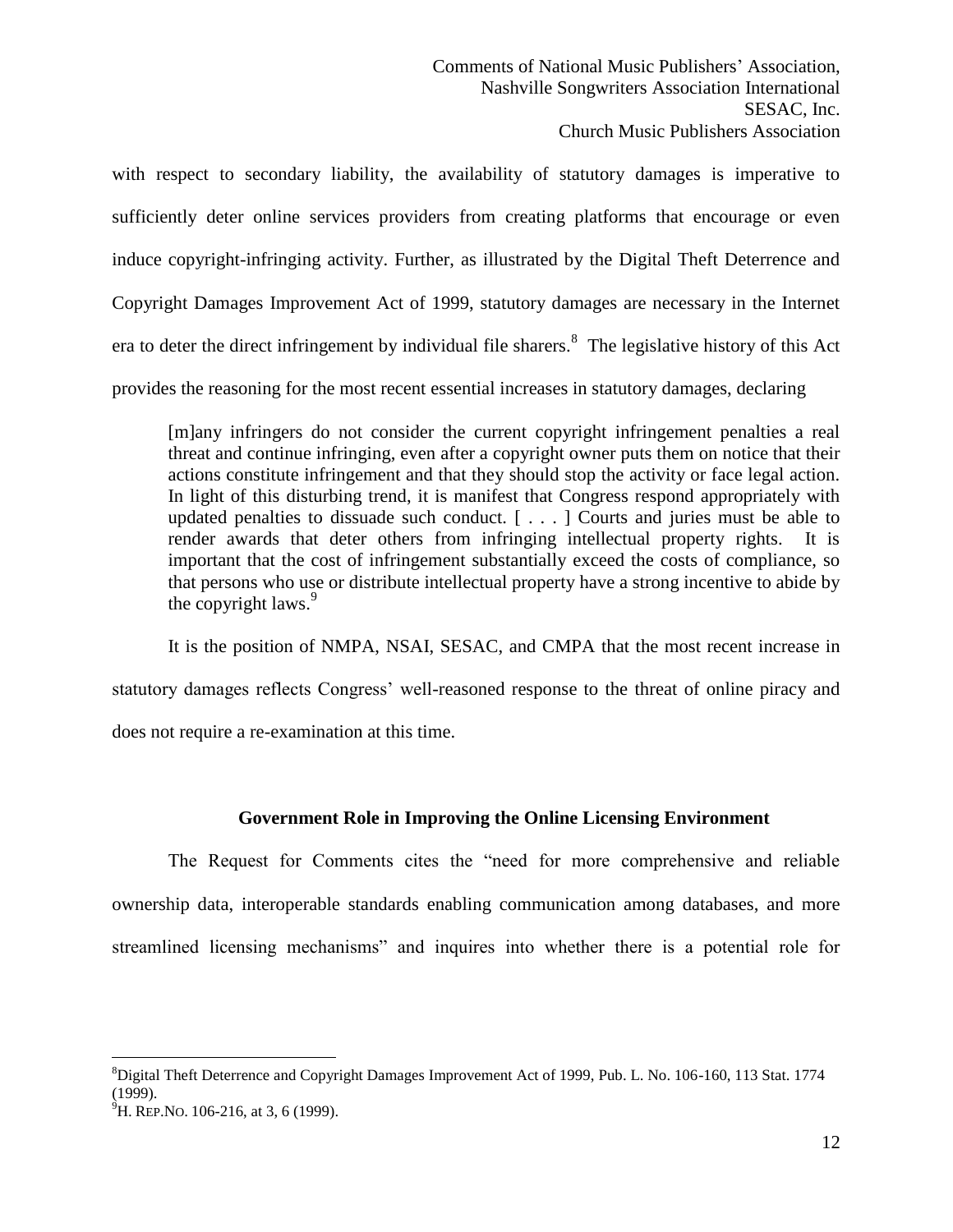government in facilitating the creation of these.<sup>10</sup> Specifically, the Task Force suggests the possibility of government involvement in standardizing rights ownership information for the creation of a reliable database.

NMPA, NSAI, SESAC, and CMPA agree with the Task Force that this type of effort is best addressed in the private sector, specifically with regard to musical works. While the creation of standardized, comprehensive, and reliable rights information is vital, the development of a Global Repertoire Database (GRD), which will provide a "central, authoritative, multiterritorial source of the global repertoire of musical works copyright metadata," is already substantially underway as the result of global private industry participation.<sup>11</sup> The GRD is currently in the Requirements and Design Phase and is projected to be operational in 2015 or soon thereafter.<sup>12</sup> The database will provide information to users that will allow for a more streamlined online licensing environment, so the participation of the United States government in the development of international initiatives such as the World Intellectual Property Organization's International Music Registry would most likely be redundant and create uncertainty and discord among participants over extraneous issues.

# **Operation of the DMCA Notice and Takedown System**

NMPA, NSAI, SESAC, and CMPA are very supportive of a re-examination of the existing DMCA Notice and Takedown System and believe that the DMCA System must undergo significant modifications in order to effectively protect the rights of creators and copyright

<sup>10</sup>DEP'T OF COMMERCE, USPTO, NTIA, Request for Comments on Dep't of Commerce Green Paper*,Copyright Policy, Creativity, and Innovation in the Digital Economy*, Docket No. 130927852-3852-01, at 11.

<sup>&</sup>lt;sup>11</sup> Global Repertoire Database, FAQ, http://www.globalrepertoiredatabase.com/index.php/faq.

<sup>&</sup>lt;sup>12</sup> Tom Pakinkis, *Global Repertoire Database 'First Release' Now Scheduled for 2015* (Jan. 24, 2013, 3:22 PM), http://www.musicweek.com/news/read/grd-first-release-now-scheduled-for-2015/053308.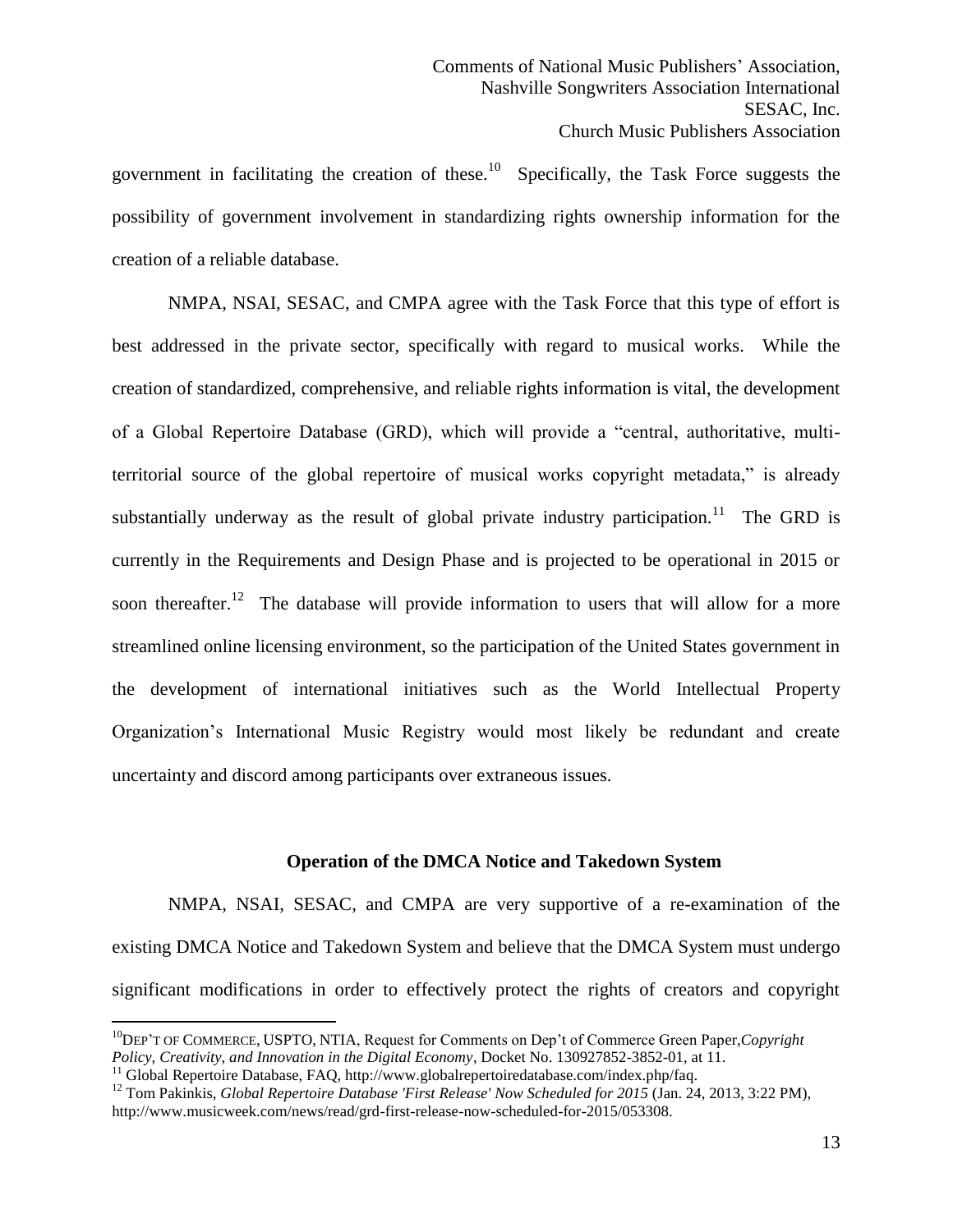owners. The Request for Comments accurately describes right holders' frustrations regarding the numerous unwieldy steps required of copyright owners under the  $DMCA$ <sup>13</sup> The DMCA places the burden of policing for infringing activity on copyright holders, many of whom lack the resources to ensure that their rights are not being infringed upon on the countless platforms online. As referenced in the Green Paper, copyright owners are forced to play a game of "whack-a-mole" that requires sending repeated notices about infringing content that is often put back nearly immediately after it is taken down.<sup>14</sup>

For example, services like YouTube have changed the digital landscape, facilitating and monetizing the distribution of millions of videos containing various types of copyrighted content. Placing the responsibility for policing this content squarely on copyright owners creates a significant burden, particularly for many small copyright owners that simply do not have the means to scour content on YouTube and other similar online services. As interpreted by the courts so far, the DMCA has turned one of the fundamental tenets of efficient allocation of legal responsibility on its head. Digital services that monetize the distribution of copyright content are the least cost avoiders when it comes to identifying infringing distribution of copyrighted works. Yet they have generally found little incentive to implement the systems and processes necessary to evaluate the legality of what they are monetizing, even when the business founders know they are making money by encouraging infringement.

The DMCA system was initially designed as an attempt to provide a safe harbor for service providers and a tool for copyright owners to protect and enforce their rights in the context

<sup>13</sup>DEP'T OF COMMERCE, USPTO, NTIA, Request for Comments on Dep't of Commerce Green Paper *,Copyright Policy, Creativity, and Innovation in the Digital Economy*, Docket No. 130927852-3852-01, at 13.

<sup>14</sup> Green Paper at 56 (citing MPAA, RIAA, & NMPA IPEC Submission at 19-20, *available at* http://www.mpaa.org/Resources/7960e748-c27e-4745-afe9-1012c85a4755.pdf).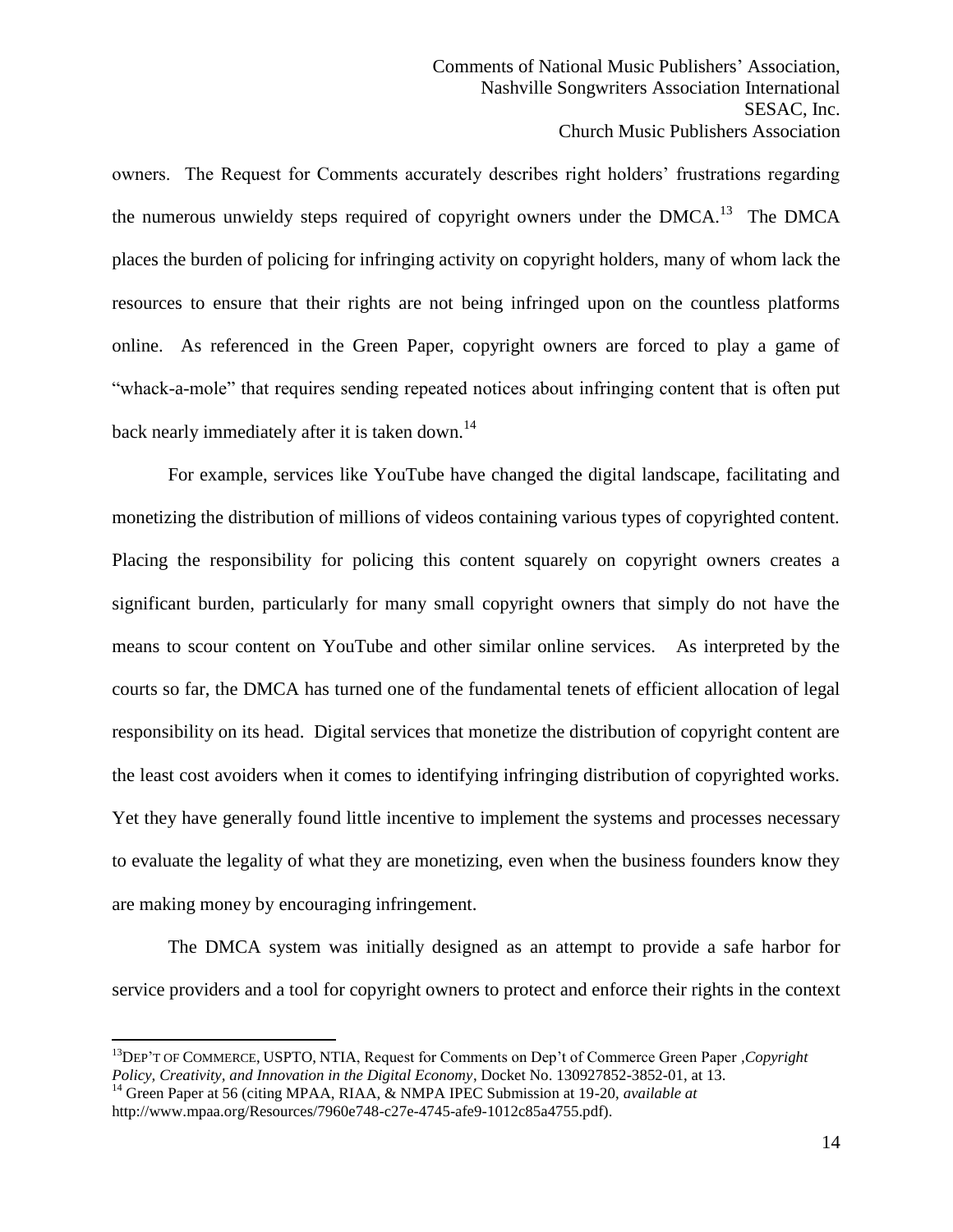of those safe harbors. However, the placement by courts of the burden of policing entirely on copyright owners "has provided incentives for internet businesses to turn a blind eye to infringement, or even to build it into their business models."<sup>15</sup> It has become business as usual to hide behind the DMCA and grow a new business on the back of the copyright owners by distributing unlicensed copyrighted works through the Internet. Although we do not begrudge those who invest in such business a fair return, they do not provide the same respect to our constituents who invest their lives and money in music.

NMPA, NSAI, SESAC, and CMPA firmly believe that fundamental changes must be made in the existing DMCA in order to provide copyright owners with an effective mechanism for protecting their rights, and we look forward to participating in any multi-stakeholder dialogue regarding the improvement of the operation of the DMCA system. Any dialogue should address methods that would allow copyright owners, especially individuals or small and medium-sized enterprises, to more easily and effectively use the DMCA system without putting a significant strain on their resources. While most music stakeholders are not supportive of a general small claims court for copyright, NMPA would consider a system that, rather than address a broad range of claims, created an alternative resource for notice and takedown procedures for those users who cannot afford to undertake this process on their own under the existing DMCA notice and takedown system. 16

<sup>15</sup>MPAA, RIAA, & NMPA IPEC Submission at 19-20, *available at* http://www.mpaa.org/Resources/7960e748 c27e-4745-afe9-1012c85a4755.pdf.

<sup>&</sup>lt;sup>16</sup> The Nashville Songwriters Association International filed initial comments regarding the creation of a small claims court. NSAI has yet to conclude its final position on the creation of a small claims court but does agree that such a court should address facilitating takedown notices.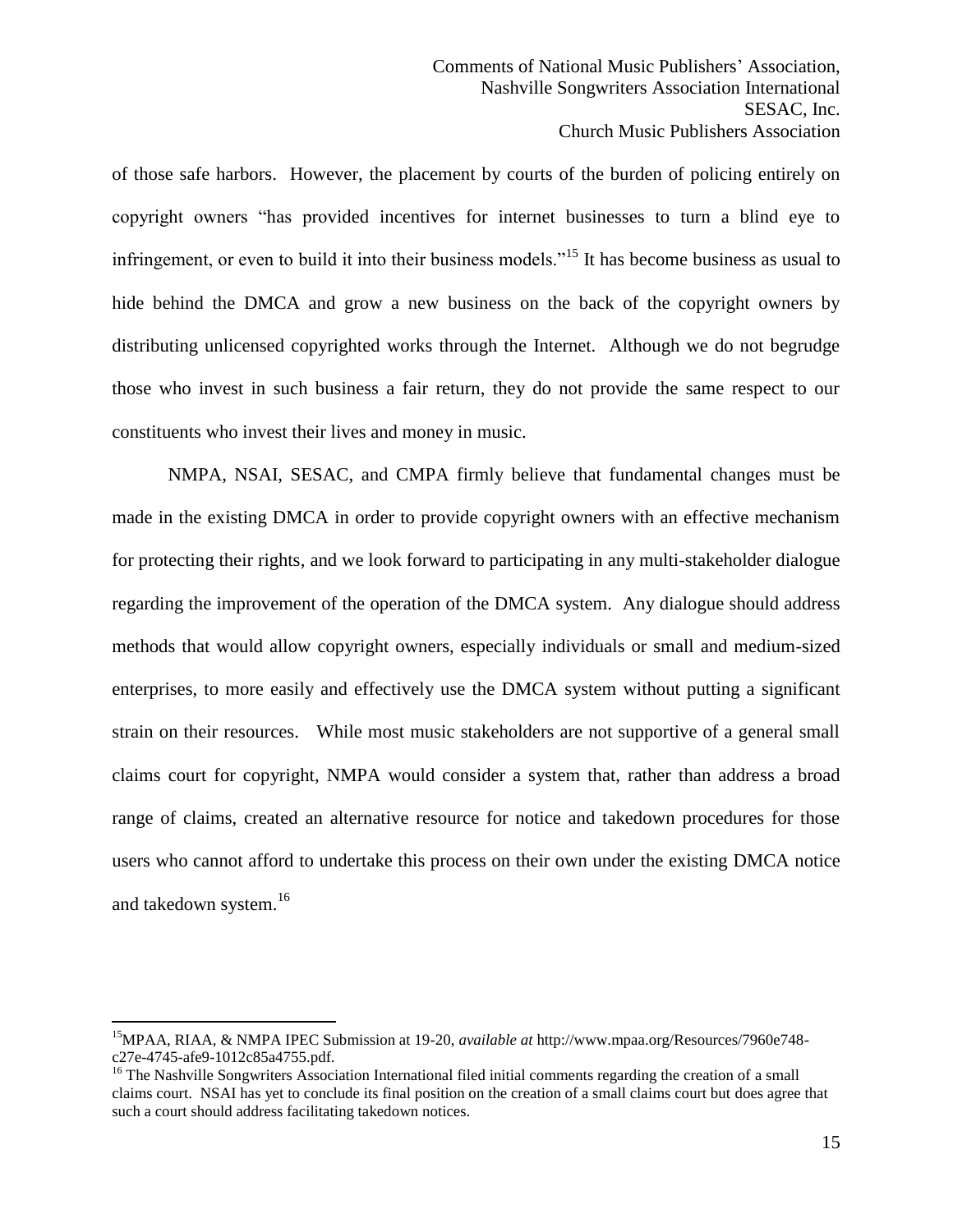At its core, however, any discussion regarding the DMCA must consider a return to a system whereby and the copyright distributor "polices" its own business and the copyright owner is not forced to "police" the entire Internet.

# **Issues Identified in Green Paper**

The Green Paper also identifies a number of other areas of copyright law that directly affect creators and owners of musical compositions. It is worth commenting on some of these issues, and to also point out that songwriters and copyright owners must be consulted in any future dialogues on these issues as they are directly impacted, in a fundamental way, by the outcome of any policy reforms.

For example, the Green Paper addresses rate setting standards and the complexities of music licensing in the realm of the digital transmission of sound recordings, specifically focusing on an apparent disparity between the Section 114 rate setting standard and the licensing rates set in direct license agreement. While these are important issues, the fact that songwriters and music publishers are forced, under Sections 115 and 801(b) of the copyright Act, to work in a market in which one-third of their revenue is subject to governmental price controls is unacceptable in the American system of free-enterprise. The Section 114 statutory license that spurred the creation of a flourishing marketplace for non-interactive streaming services<sup>17</sup> is governed by the "willing" buyer, willing seller" rate setting standard, which allows the Copyright Royalty Judges to set a royalty rate that approximates the fair market value of the use.<sup>18</sup> The statutory license used for the reproduction of music compositions, however, is still governed by the standard created in

<sup>&</sup>lt;sup>17</sup> Green Paper at 94.

 $18$  17 U.S.C. § 114(f)(2)(B).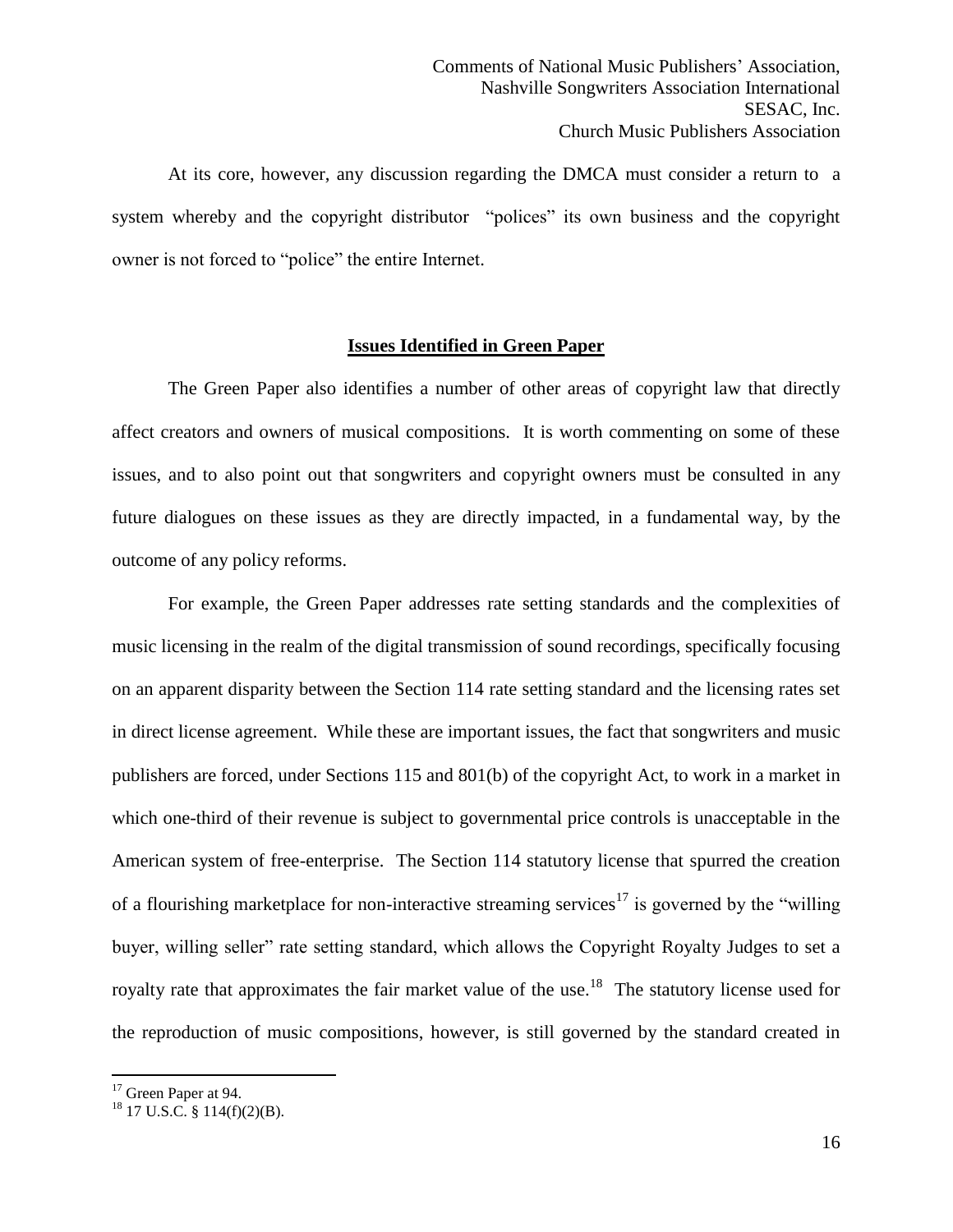Section 801(b) of the Copyright  $Act^{19}$ , resulting in significantly lower royalty rates and in the devaluation of musical compositions.<sup>20</sup> Any meaningful dialogue regarding rate-setting standards must consider not only the standards used for the digital transmission of sound recordings but also the standard for the mechanical reproduction of musical compositions.

The Green Paper discusses the development of a small claims court system as an alternative framework for pursuing infringement claims, citing the Copyright Office's suggestion that such a system might lessen the need for copyright owners to rely on the DMCA notice and takedown process. The Copyright Office has issued its report and recommendation regarding this issue after an evidence gathering process which NMPA, NSAI, SESAC, and CMPA believes does not need to be repeated. However, we recommend the Task Force review the comments filed by NMPA, SESAC, and other music stakeholders, to the extent it feels further information is necessary. Essentially, we do not believe there is evidence that the current federal court system inadequately protects music industry copyrights.<sup>21</sup> In the event the Task Force decides to address this issue further or considers the creation of a small claim court to facilitate the resolution of take down notices, we would appreciate the opportunity to participate in that discussion and believe we have much to contribute.

The Green Paper also examines the role of orphan works in copyright law. NMPA, NSAI, SESAC, and CMPA are supportive of allowing subsequent creators to make noncommercial uses of particular works only in situations in which the original creator cannot be

 $\overline{a}$  $19$  17 U.S.C. § 801(b).

 $20$  Id.

<sup>&</sup>lt;sup>21</sup> Comments of the National Music Publishers' Assoc., the Harry Fox Agency, Inc., Church Music Publishers' Assoc., American Society of Composers, Authors, and Publishers, Broadcast Music, Inc., and SESAC, Inc., *In re*  Remedies for Small Copyright Claims, Apr.12, 2013, *available at* 

http://www.copyright.gov/docs/smallclaims/comments/noi\_02263013/NMPA.pdf.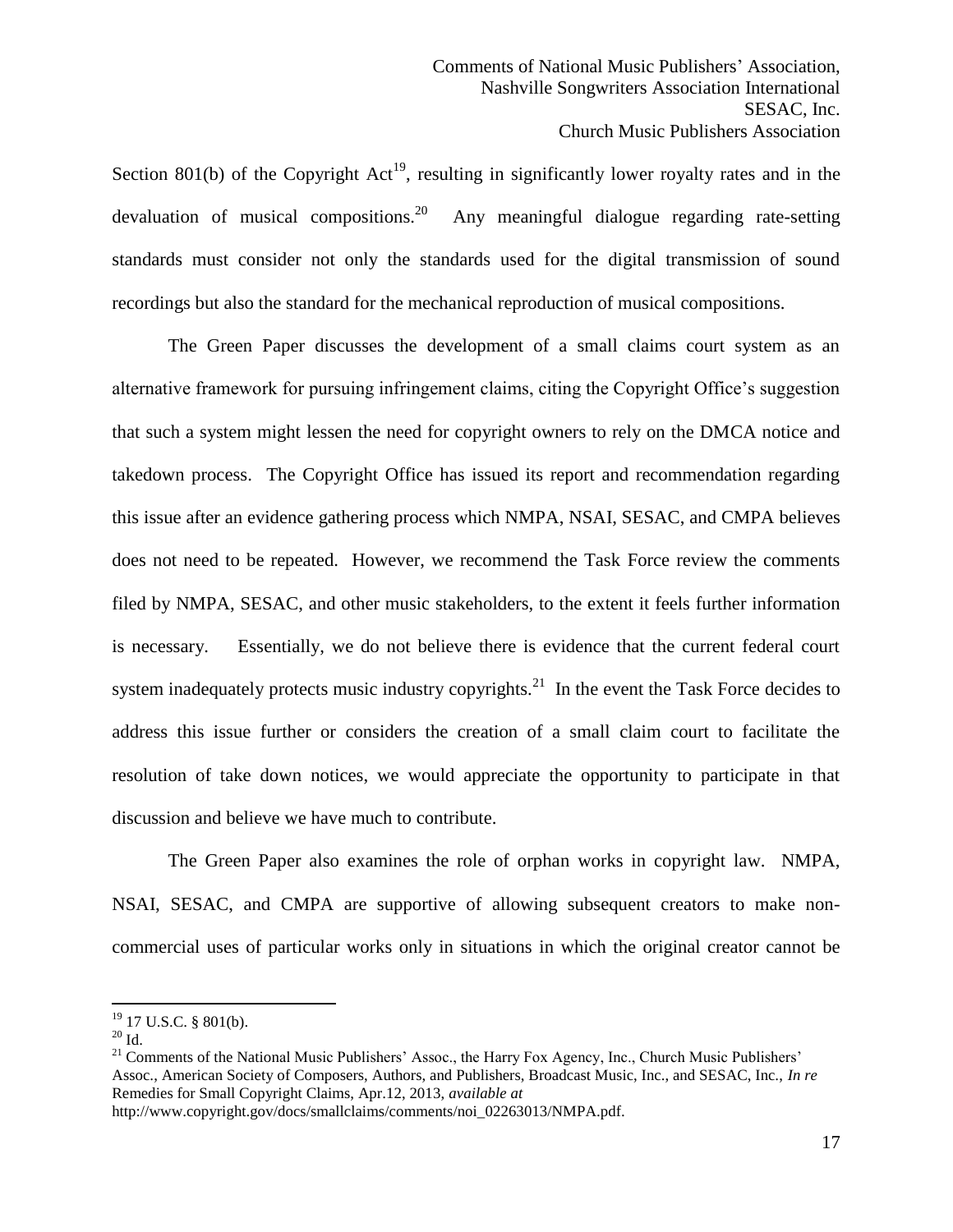located after a search has been performed in accordance with a high level of due diligence. NMPA, NSAI, SESAC, and CMPA believe that the problem of orphan works in the music publishing arena is fairly minimal because Section 115 provides a compulsory license, even when the administrator of a composition cannot be identified, and the music industry has developed very sophisticated and thorough databases for identifying songwriters and publishers that are easily accessible to potential subsequent users of works.<sup>22</sup> Further, NMPA, NSAI, SESAC, and CMPA believe that content owners, in their unique, creative industries, are best suited to design best practices that fulfill due diligent search requirements. Stakeholders in the music industry must be involved in the development of such best practices to ensure that workable standards are implemented within the framework of the music industry.<sup>23</sup>

#### **General Copyright Issues to Consider**

NMPA, NSAI, SESAC, and CMPA support the USPTO's attempt to understand better the copyright eco-system so that it can offer constructive advice to the Administration on copyright reform matters. However, NMPA, NSAI, SESAC, and CMPA also believe that the Green Paper and the Task Force's present attempt to identify and seek interaction with stakeholders on vital copyright matters fails to address a very important fundamental question - "What is the philosophical underpinning of Copyright and what role does Copyright Law play in our society." The Green Paper seems to assume that the matter is closed, and that the United

[http://www.copyright.gov/orphan/comments/noi\\_11302012/NMPA.pdf;](http://www.copyright.gov/orphan/comments/noi_11302012/NMPA.pdf) Comments of SESAC, Inc., *In re:* Orphan Works and Digitization, at 2, February 4, 2013, *available at* http://copyright.gov/orphan/comments/noi\_10222012/SESAC-Inc.pdf

<sup>22</sup> Comments of the National Music Publishers' Assoc. and the Harry Fox Agency, *In re* Orphan Works and Mass Digitization, at 2, Mar. 7, 2013, *available at*

 $^{23}$ Id. at 8.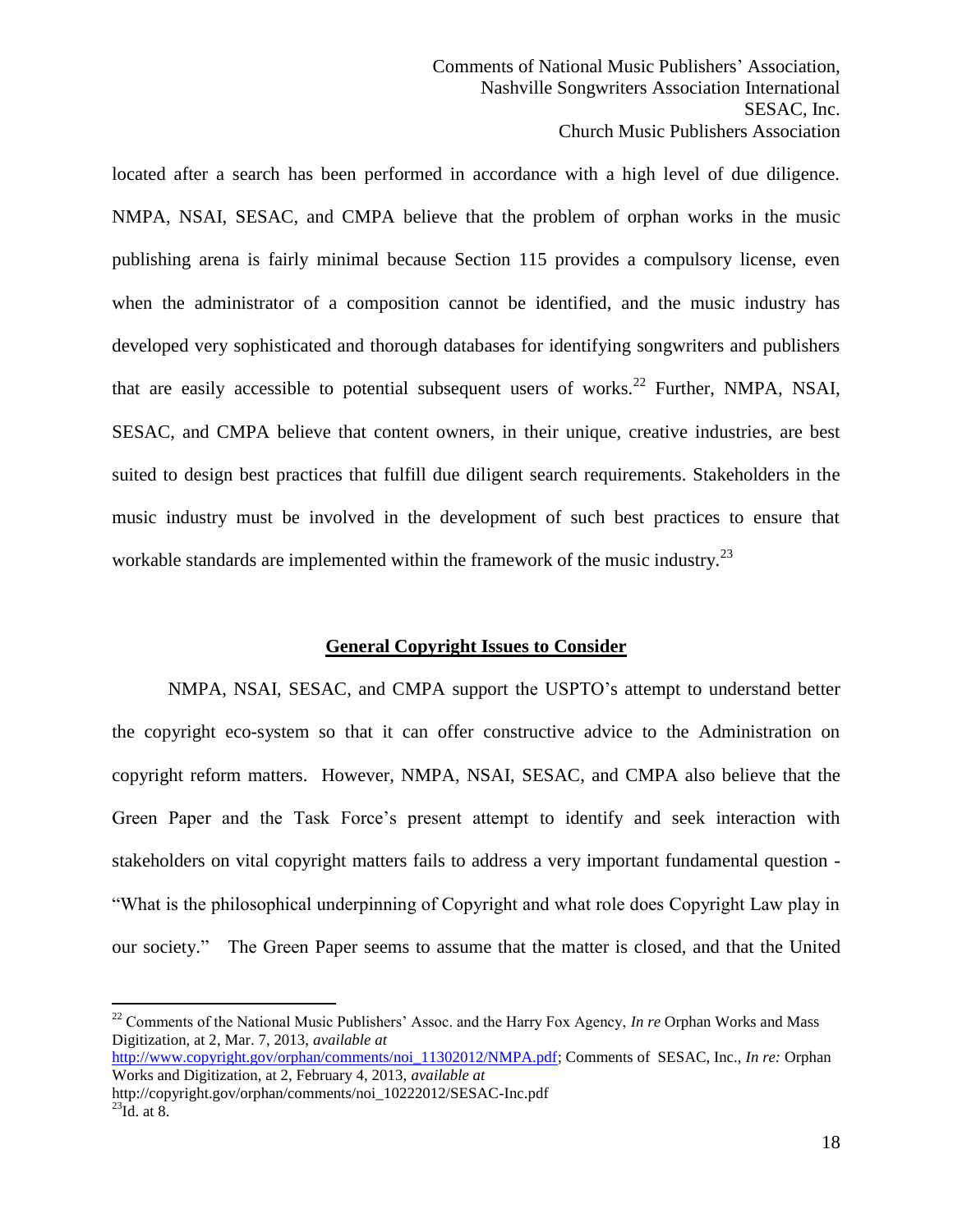States perspective is that copyright is an economic theory, supporting a system whereby a basket of economic rights must be filled or emptied as the newest service, gadget or application becomes trendy, thus "requiring" creators to relinquish more and more of their rights.

At a minimum, copyright is a constitutional property right and not just an economic theory. There is a solid historical and legal basis for authors and copyright owners to consider their copyright a property interest, even if their works are intangible. Furthermore, many authors, academics, and lawmakers believe copyright is an inherent human right or moral right based on principles of natural law and incorporated into the fabric of international human rights law norms.

Consistent with those principles and our heritage, copyright laws epitomize our culture's reverence for the individual and encourage diversity of expression. The ability to sell a creative work frees authors from dependence on patrons or government grants and provides them with the autonomy to create works of self-expression. Music places a spotlight on the contributions of such authors to our public discourse. For example, songs by Bob Dylan, such as "Only A Pawn In their Game", "Hurricane" and "North Country Blues" are about injustices and tragedies. Rap and hip hop artists have protested against violence, discrimination and poverty in songs such as "I Seen a Man Die" by Joseph Johnson and Scarface, "The Message" by Grandmaster Flash and the Furious Five, "Stop the Violence" by Boogie Down Productions and "Fight the Power" by Public Enemy. Numerous songs have been recorded in support of and in opposition to U.S. foreign policy. For example, Toby Keith, Bruce Springsteen and Green Day contributed their reactions to the attacks of 9/11 in, respectively, "Courtesy of the Red, White and Blue (The Angry American)", "The Rising" and "American Idiot."